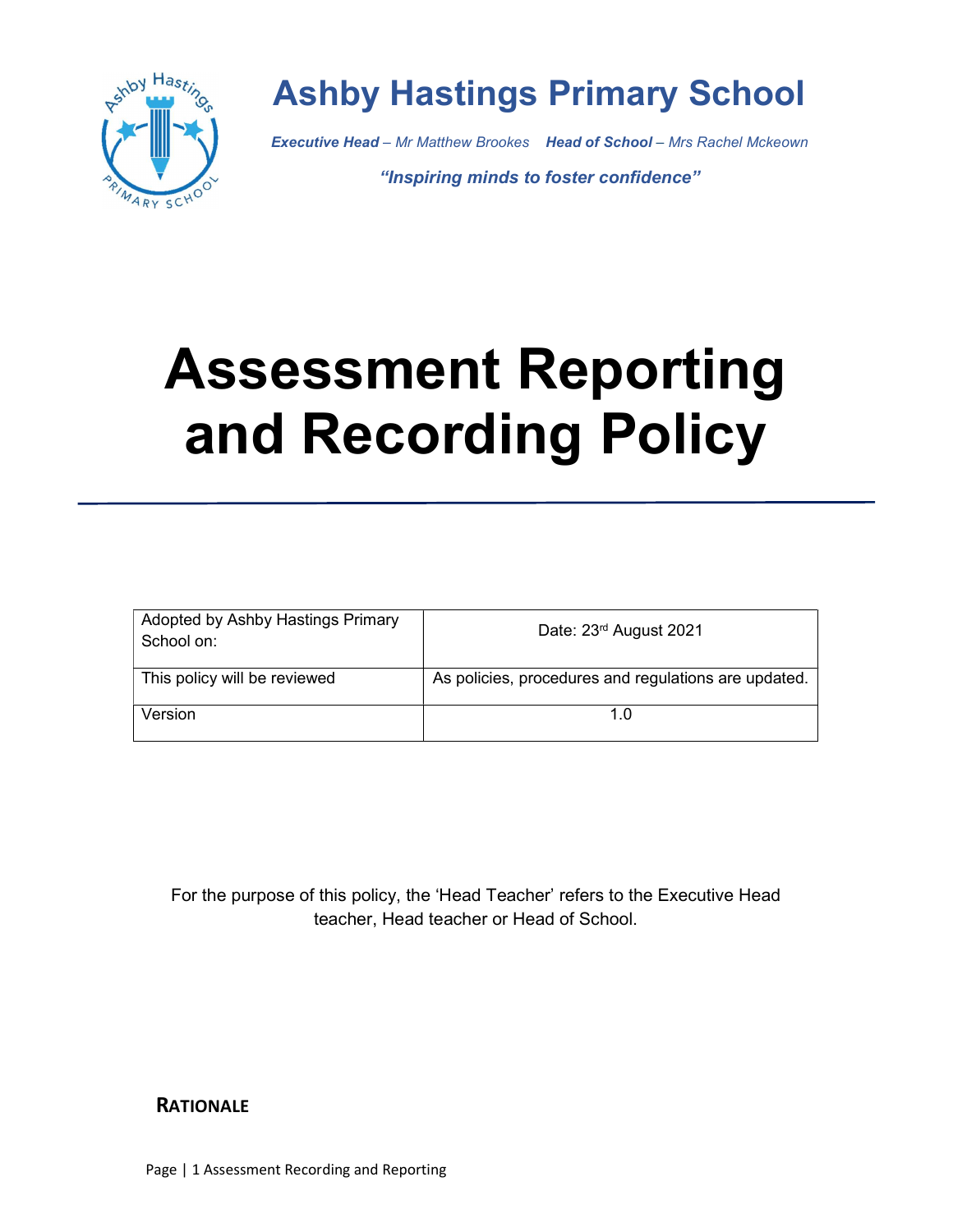At Ashby Hastings Primary School assessment is central to teaching and learning, only when we know where children are can we plan how to move on. Objectives need to be set against a known background from which progress can be monitored and checked. Assessment must be built into any planning to provide feedback to children and teachers. Assessment analysis shows what has worked well and what needs to be improved.

### AIMS OF ASSESSMENT

Using the principles and processes of assessment we aim:

- To find out if our teaching is effective.
- To comply with statutory requirements.
- To support learning, enabling children to reflect on their achievements and set new learning targets, ensuring appropriate differentiation.
- To discover what stage each child has reached and what s/he knows, understands and can apply.
- To inform parents and the wider school community of pupil achievements.
- To guide future planning, teaching and curriculum development.
- To provide information to ensure continuity when the pupil changes teachers or school.
- To provide information which determines the allocation of human resources throughout the school.
- To be purposeful and advance learning.

# WHAT AND HOW DO WE ASSESS

#### 1) Assessment Procedures and Processes

#### a) Statutory and Key Stage Assessments

All pupils have statutory assessments at the following times;

- Foundation Stage
- Phonics Screening (end of year 1)
- SATs (end of Key Stages)

#### b) Standardised tests

From year 1 to year 6, all pupils have termly standardised tests in maths and reading. Year 6 use past SATs papers for standardised results

#### c) Symphony On Track

All pupils from year 1- year 6 are assessed termly through teacher assessment in reading, writing and maths using our Symphony On-Track assessment system (details of which can be found on the school website).

#### d) Non-Core assessments

All pupils from year 1- year 6 are assessed twice a year in each non-core subject (our Symphony Foundation Subject Assessments are on the school website).

#### 2) How We Use Assessment To Inform Planning.

#### a) Short Term

Teachers use individual planning sheets on a weekly basis, reflecting on how the learning objectives for all pupils have been met, and these are primarily used for literacy and numeracy plans.

Significant outcomes are recorded and action taken in the following weeks plan.